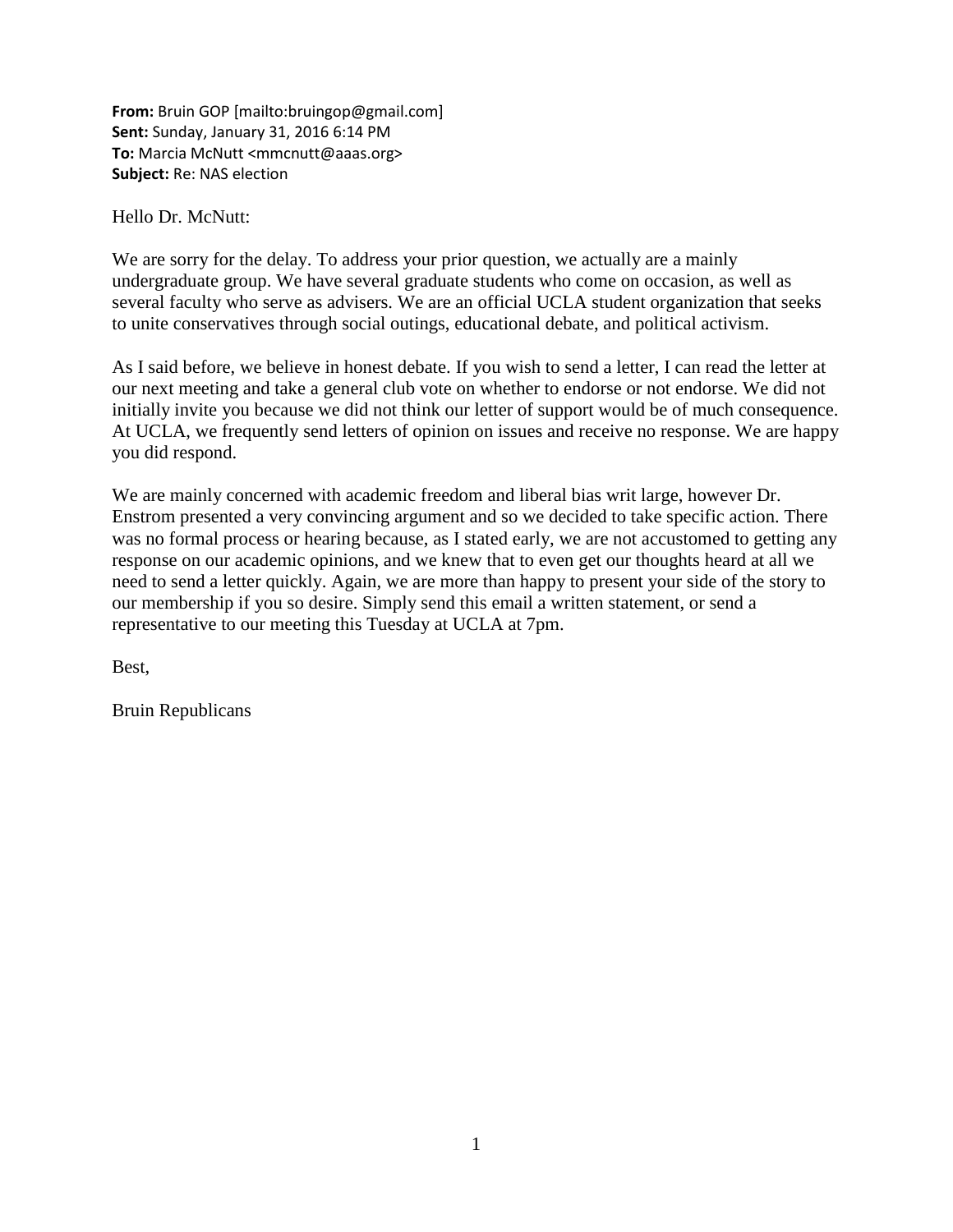---------- Forwarded message ---------- From: **Marcia McNutt** [<mmcnutt@aaas.org>](mailto:mmcnutt@aaas.org) Date: Tue, Jan 26, 2016 at 7:45 PM Subject: Re: NAS election To: Bruin GOP <br/> <br/> <br/> <br/> <br/>mail.com>

PS It is hard to not consider your email an attack, when you took a position without even asking the other side of the story. That does not seem to me to be what someone interested in a fair and balanced position would do. Clearly I am at a disadvantage here not being a member of the UCLA community. Can you please tell me what your organization is and why you are choosing to take a position on the NAS election? How many NAS members do you have in your organization?

Sent from my iPad Dr. Marcia K McNutt Editor-in-Chief, Science 1200 New York Avenue, N.W. Washington, D.C. 20005 [\(831\) 915-4699](tel:%28831%29%20915-4699) (cell) [\(202\) 326-6505](tel:%28202%29%20326-6505) (work) [mmcnutt@aaas.org](mailto:mmcnutt@aaas.org)

---------- Forwarded message ---------- From: **Marcia McNutt** [<mmcnutt@aaas.org>](mailto:mmcnutt@aaas.org) Date: Tue, Jan 26, 2016 at 7:41 PM Subject: Re: NAS election To: Bruin GOP <br/> <br/> <br/> <br/> <br/>mail.com>

Thanks for getting back to me. Point 1 below is correct. Point 2 is not. The Science paper has long been superseded by more current work. I agree that suppression of academic opinion happens still, but this is not one of those cases. There is a substantial body of work that has updated and modernized that report from the 50s. The fact that Dr. Enstrom's paper was not reviewed is quite usual at Science. We only review those papers we intend to publish in order to check their technical quality and improve them.

Sent from my iPad Dr. Marcia K McNutt Editor-in-Chief, Science 1200 New York Avenue, N.W. Washington, D.C. 20005 [\(831\) 915-4699](tel:%28831%29%20915-4699) (cell)  $(202)$  326-6505 (work) [mmcnutt@aaas.org](mailto:mmcnutt@aaas.org)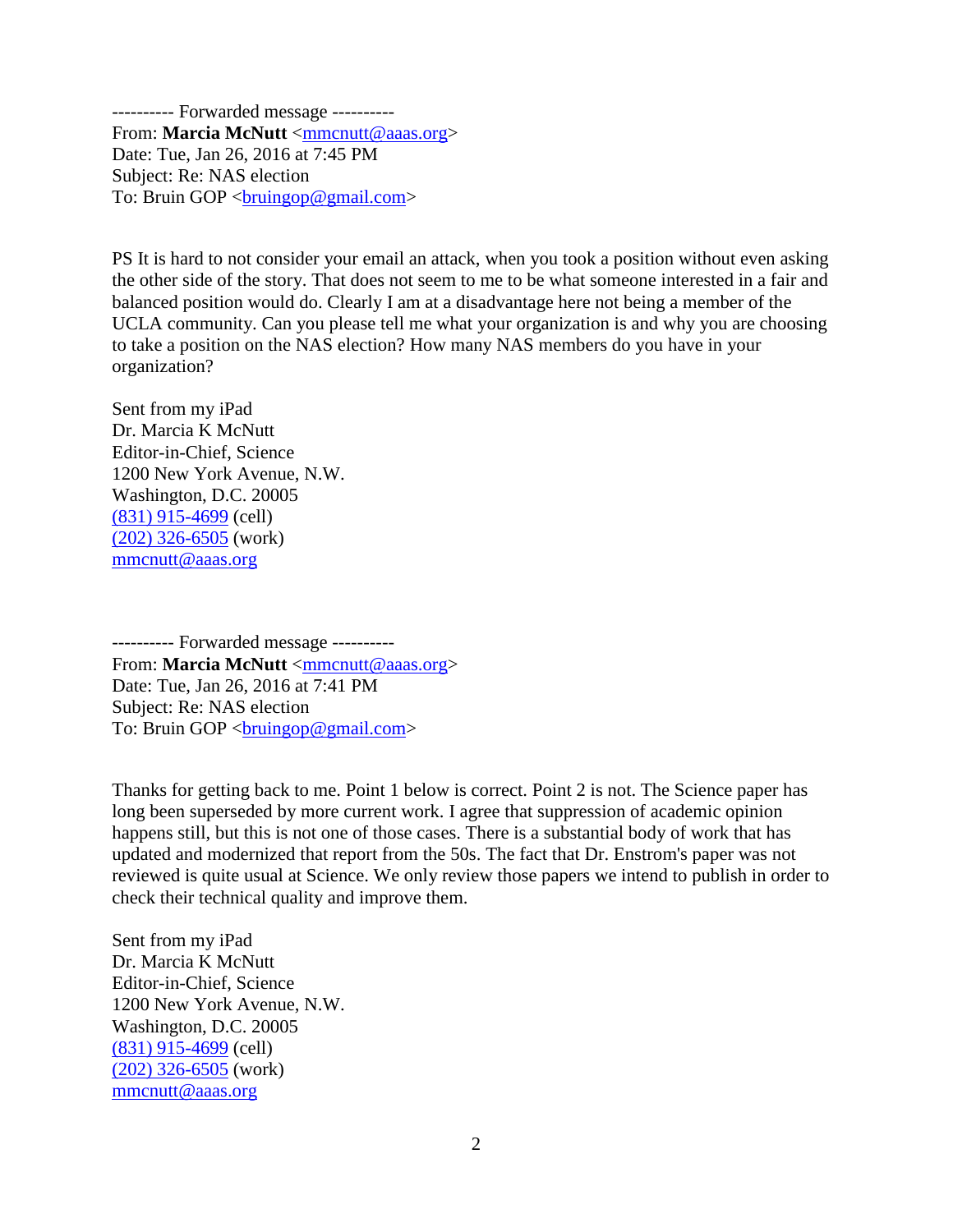On Jan 26, 2016, at 5:38 PM, Bruin GOP  $\langle$ bruingop@gmail.com> wrote:

Hello Dr. McNutt:

Bruin Republicans deeply appreciates your reply. If possible, let us give you some context on our decision. Before I do that, let me clarify:

1. Professor Enstrom in his presentation did tell us the date of the paper he criticized in his own paper. He specifically said that the *Science* article he contests is around 60 years old.

2. Our understanding based on his presentation was that the article he criticizes is still influential and still being cited, and that he was trying to directly contest the influence of such an article.

Given all of this, we made our decision because Dr. Enstrom, and indeed, many professors at UCLA and across the nation, have experience academic suppression when their ideas run contrary to the mainstream. At UCLA, this has been particularly bad, especially with pollution research. Professor Enstrom has successfully uncovered several COIs with professors at UCLA being involved in research and also serving on carbon regulation boards for illegal amounts of time. This is why we are particularly sensitive to the choosing of the next leader of the National Academy, as this person will be influential in grant decisions. We believe that this person should be as meritocratic as possible, and as objective as possible.

Professor Enstrom stated that you or your subordinates did not even review the article he sent in. he was not mad that you did not publish, but simply that you refuse to review any of the data, or to even consider a rebuttal to an old article.

We were not aware that the reasoning was because a person is not around to defend their work. However, it would seem to us that a paper that has become influential should be able to be critiqued regardless of the status of the authors. I could see how this might be problematic in some rare technical situations, but when the article has received such wide recognition and influence, would there not be many other professors or researchers willing to defend the original paper in the place of the original authors?

Is there a policy that forbids critiques of old articles? Or is this a procedural rule that you or your administration has implemented? This does make a difference from our perspective.

Finally, although you may not be directly responsible for what is published, as editor in chief, you are responsible for the process by which your subordinates choose what to publish.

I hope you do not consider this attack. Our questions are meant to help clarify the situation. If you so desire, we can also take down a statement from you or hear a representative of yours at our next meeting. Then we can have a full vote of all members on the issue. Currently, our letter was on behalf of our elected board, not our full membership.

Please let me know your thoughts.

Sincerely, Bruin Republican Board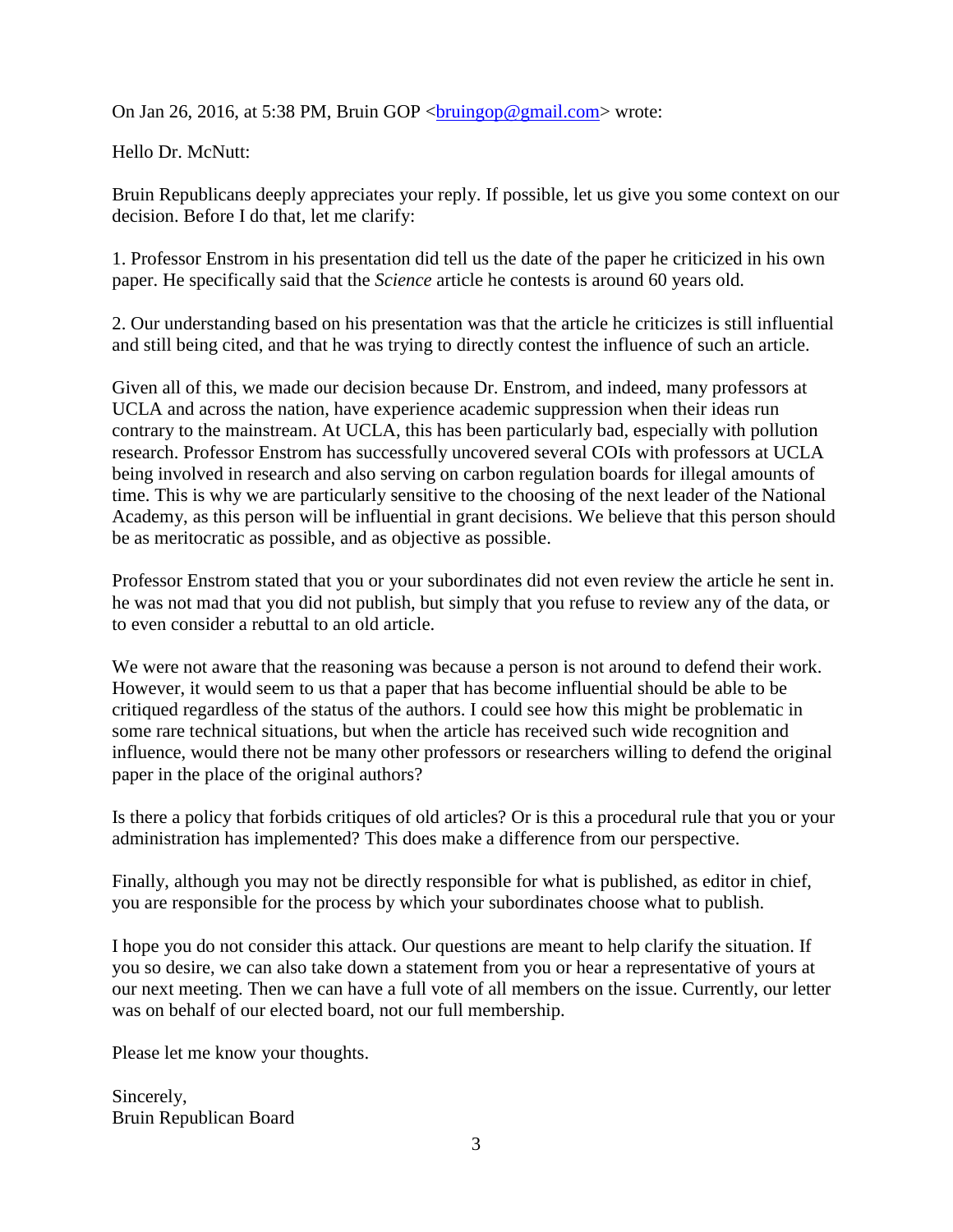On Tue, Jan 26, 2016 at 12:56 PM, Marcia McNutt [<mmcnutt@aaas.org>](mailto:mmcnutt@aaas.org) wrote:

I understand that "Bruin GOP" has come out against my candidacy for the NAS presidency without giving me the courtesy to respond to baseless accusations from detractors.

Wood and Enstrom don't mention that the "NAS Report" published in Science that they wanted me to reexamine was published when I was 2 years old. All of the authors are dead. There is no due process possible. If there are any scientists in "Bruin GOP" who publish, they should imagine how pleased they would be if journals started retracting their scientific legacy after they passed away when they are no longer around to defend themselves. Science doesn't even allow technical comments on papers more than a few years old.

And Science does publish papers with contrarian views to climate change and air quality. Just not bad papers. Ninety four percent of submissions are rejected. No surprise that there are many papers that are not published. I have no role in such editorial decisions. To pretend that I make decisions on what is published is entirely wrong and misleading.

Don't let Bruin GOP be used by Wood and Enstrom who have a clear COI in this matter as disgruntled authors.

*AAASAAASAAASAAASAAASAAASAAASAAASAAASAAASAAAS* Dr. Marcia K. McNutt Editor-in-Chief, *Science* journals American Association for the Advancement of Science 1200 New York Avenue N.W. Washington, D.C. 20005 [\(202\) 326-6505](tel:%28202%29%20326-6505) (w) [\(831\) 915-4699](tel:%28831%29%20915-4699) (c) [mmcnutt@aaas.org](mailto:mmcnutt@aaas.org) *AAASAAASAAASAAASAAASAAASAAASAAASAAASAAASAAAS*